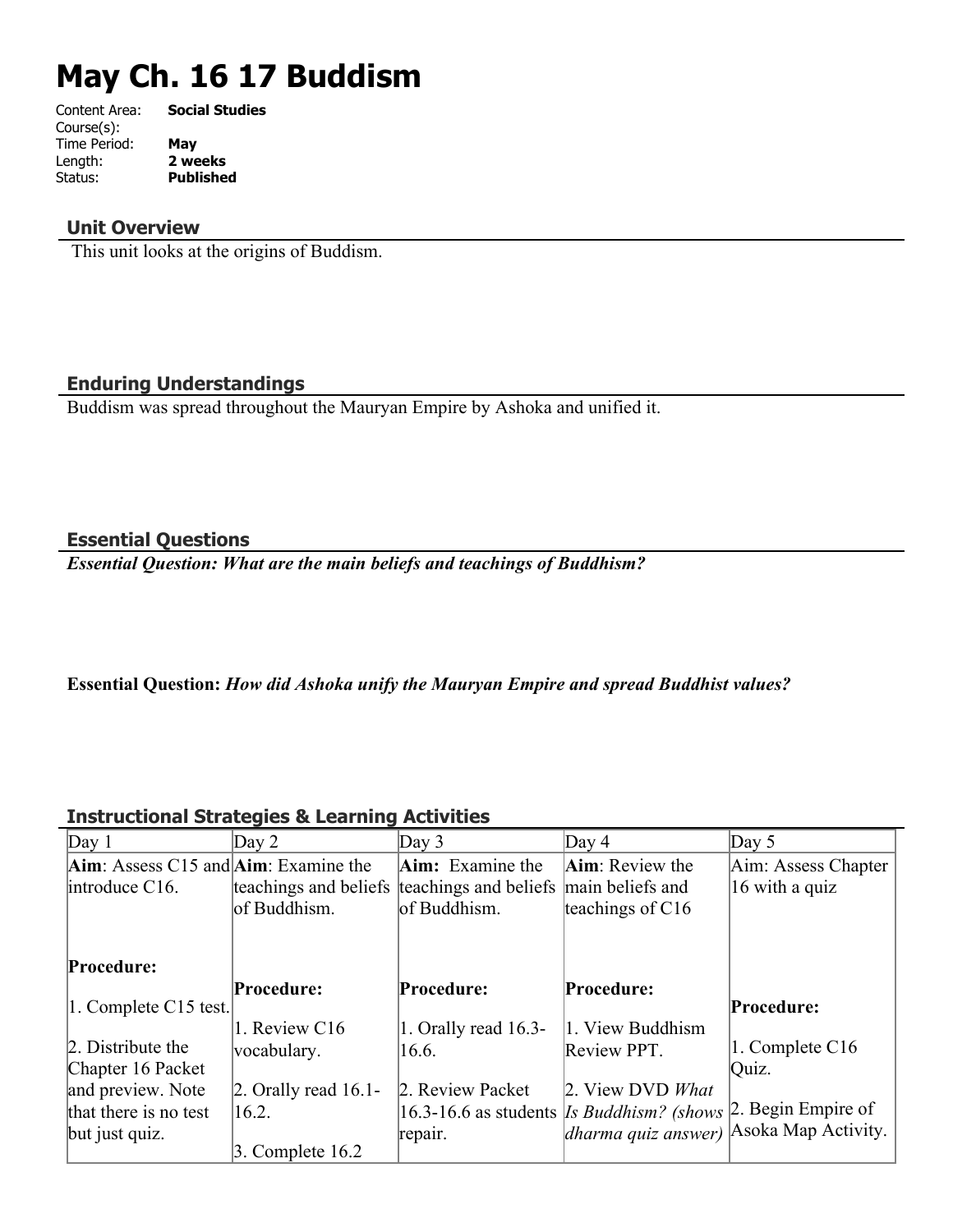| $\beta$ . View the                                  | Packet as guided      | 2. Orally read $16.7$               | $\beta$ . Begin C16 online   | 3. Read "The Buddha    |
|-----------------------------------------------------|-----------------------|-------------------------------------|------------------------------|------------------------|
| Buddhism Intro PPT                                  | practice.             | and complete packet                 | game.                        | and the Five Visitors" |
| for overview.                                       |                       | 16.7 as guided                      |                              | play.                  |
|                                                     | 4. In pairs, students | practice.                           |                              |                        |
| $ 4.$ Complete C16                                  | read and complete     |                                     |                              |                        |
| Preview Activity and 16.3-16.6.<br>then begin $C16$ |                       | $ 4.$ Begin C16<br>Processing: Mock |                              |                        |
| vocabulary.                                         |                       | Interview with the                  | Assessment:                  |                        |
|                                                     |                       | Buddha sheet.                       |                              |                        |
|                                                     |                       |                                     | C <sub>16</sub> Processing;  |                        |
|                                                     |                       |                                     | Standards:                   |                        |
|                                                     |                       |                                     | 6.2.8.D.3.d.                 |                        |
|                                                     |                       |                                     |                              |                        |
|                                                     |                       |                                     |                              | Assessment:            |
| Assessment:                                         |                       |                                     | Homework:                    |                        |
|                                                     |                       | Assessment:                         |                              | C16 Quiz               |
| $C15$ test                                          |                       |                                     | C <sub>16</sub> online game; |                        |
|                                                     | <b>Assessment:</b>    | $C16$ Packet                        | Study for Quiz               |                        |
|                                                     |                       |                                     |                              | Standards:             |
| Standards:                                          | C16 vocabulary; C16   |                                     |                              |                        |
|                                                     | Packet                | Standards:                          |                              | 6.2.8.D.3.d.           |
| 6.2.8.D.3.d.                                        |                       |                                     |                              |                        |
|                                                     | Standards:            | 6.2.8.D.3.d.                        |                              |                        |
|                                                     | 6.2.8.D.3.d.          |                                     |                              | Homework:              |
| Homework:                                           |                       |                                     |                              |                        |
|                                                     |                       | Homework:                           |                              | Read C17               |
| Complete C16                                        | Homework:             |                                     |                              |                        |
| Vocabulary                                          |                       | Turn in C16                         |                              |                        |
|                                                     | Finish 16.3-16.6      | Processing: Mock<br>Interview with  |                              |                        |
|                                                     |                       | Buddha;                             |                              |                        |
|                                                     |                       |                                     |                              |                        |
|                                                     |                       | Study for Day 5 C16                 |                              |                        |
|                                                     |                       | Quiz                                |                              |                        |

| Day $6$                                                                                         | Day 7                                        |
|-------------------------------------------------------------------------------------------------|----------------------------------------------|
| Aim: Synthesize and sort<br>data on the three religions:<br>Buddhism, Hinduism, and<br>Judaism. | Aim: Complete graded<br>assignment for $C17$ |
|                                                                                                 | Procedure:                                   |
| <b>Procedure:</b>                                                                               | 1. Read the play: "Asoka"                    |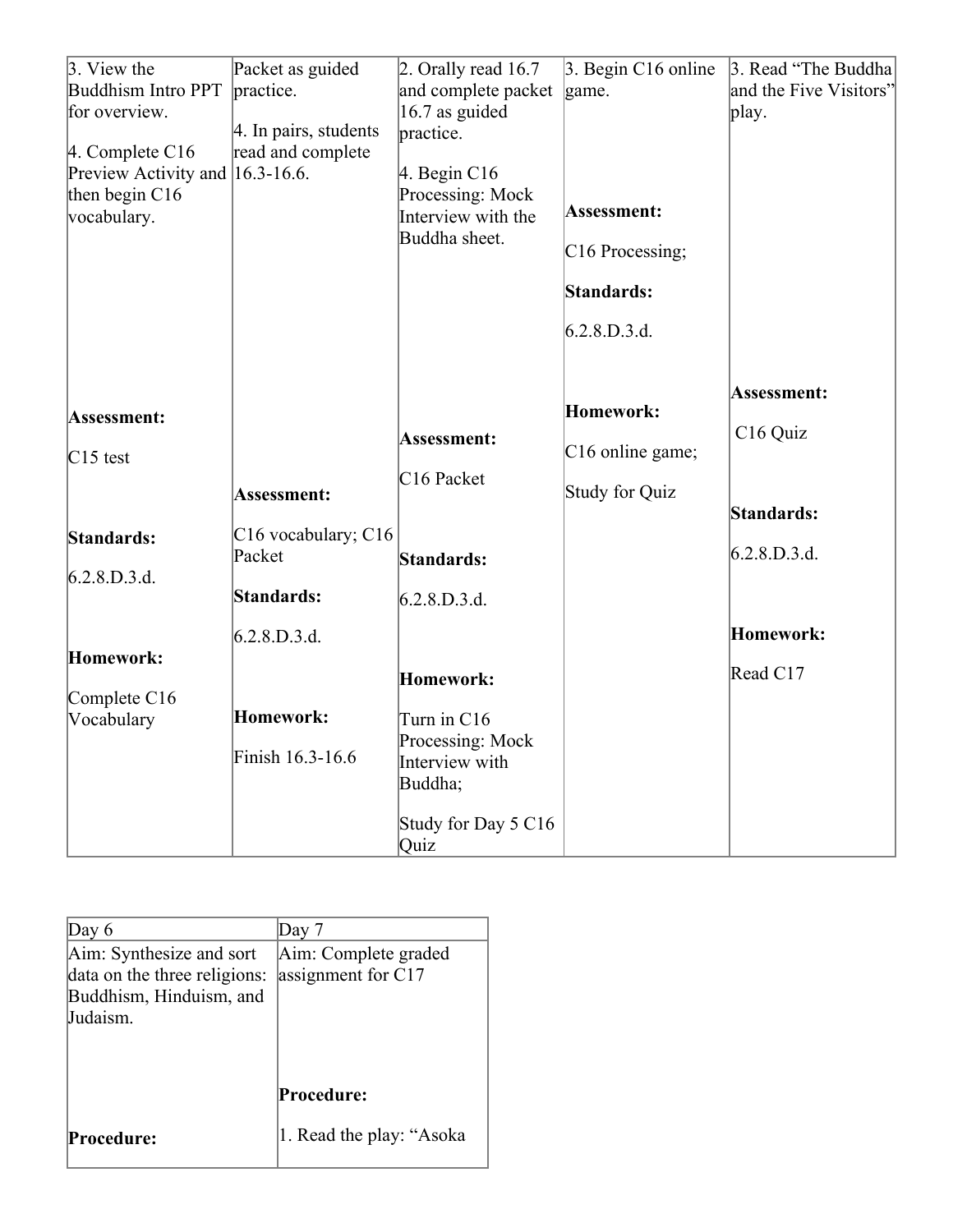| 1. Distribute the triple                         | and the Mauryan Empire"                                           |
|--------------------------------------------------|-------------------------------------------------------------------|
| Venn diagram and have<br>students label. Examine | In character.                                                     |
| each portion.                                    |                                                                   |
| 2. Distribute the list of                        | 2. Finish the Asoka Map.                                          |
| ideas. Students partner to<br>discuss and label. | 3. Complete C17 Fill In to<br>support the fictional play<br>data. |
| 3. Review and repair.                            |                                                                   |
|                                                  |                                                                   |
|                                                  |                                                                   |
|                                                  |                                                                   |
|                                                  |                                                                   |
|                                                  |                                                                   |
|                                                  |                                                                   |
|                                                  |                                                                   |
| Assessment:                                      |                                                                   |
| $C17$ Fill In                                    | <b>Assessment:</b>                                                |
|                                                  | $C17$ Fill In                                                     |
| Standards:                                       |                                                                   |
| 6.2.8.3.d.                                       |                                                                   |
|                                                  | Standards:                                                        |
|                                                  | 6.2.8.3.d.                                                        |
| Homework:                                        |                                                                   |
| None                                             | <b>Homework:</b>                                                  |
|                                                  | Finish the C17 Fill In                                            |

# **Integration of Career Readiness, Life Literacies and Key Skills**

| TECH.9.4.8.IML.7 | Use information from a variety of sources, contexts, disciplines, and cultures for a specific<br>purpose (e.g., 1.2.8.C2a, 1.4.8.CR2a, 2.1.8.CHSS/IV.8.AI.1, W.5.8, 6.1.8.GeoSV.3.a,<br>6.1.8. Civics DP.4.b, 7.1. NH. IPRET.8). |
|------------------|----------------------------------------------------------------------------------------------------------------------------------------------------------------------------------------------------------------------------------|
|                  | Awareness of and appreciation for cultural differences is critical to avoid barriers to<br>productive and positive interaction.                                                                                                  |
| income.          | An individual's strengths, lifestyle goals, choices, and interests affect employment and                                                                                                                                         |
| TECH.9.4.8.IML.8 | Apply deliberate and thoughtful search strategies to access high-quality information on                                                                                                                                          |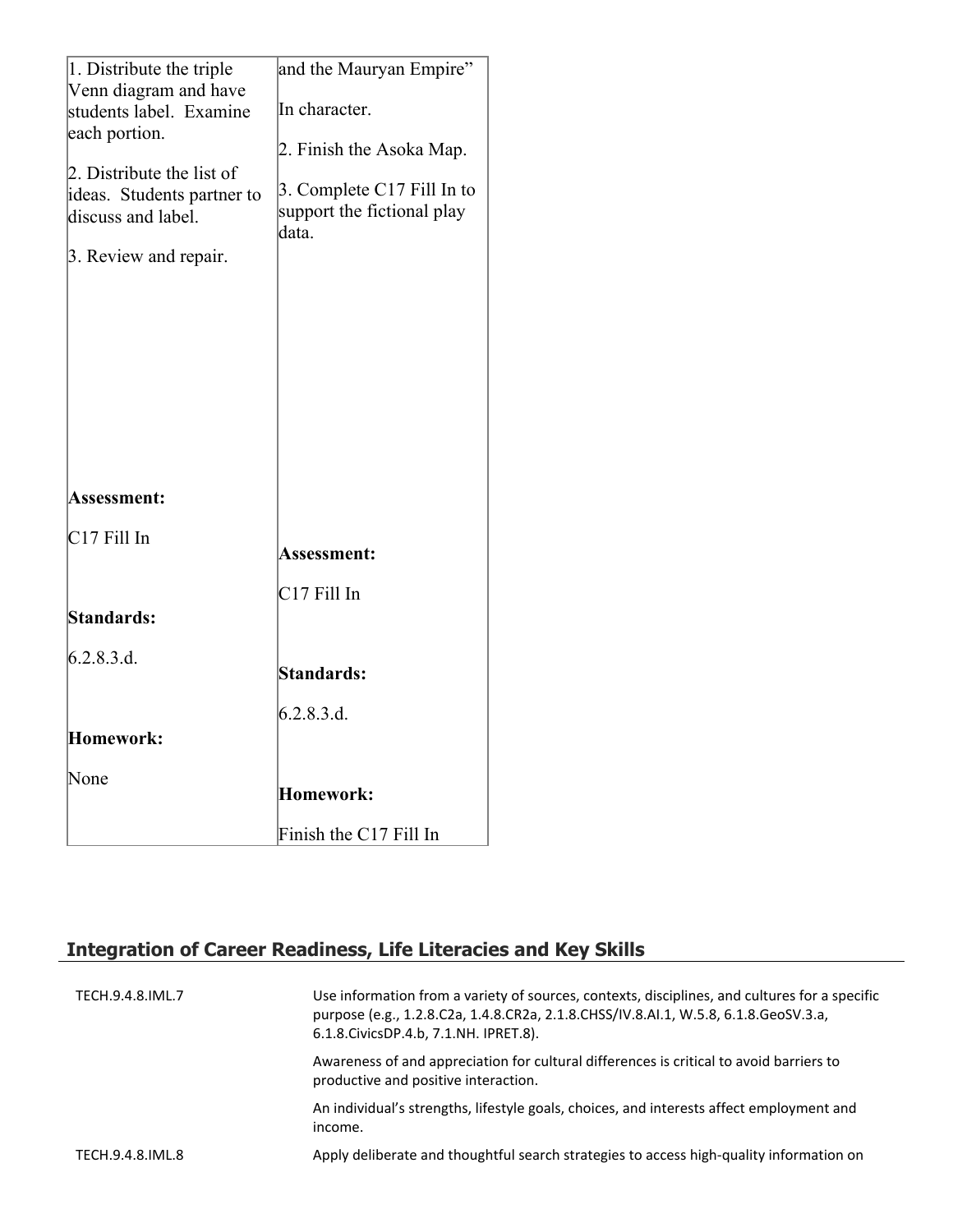|                       | climate change (e.g., 1.1.8.C1b).                                                                                                                                                        |
|-----------------------|------------------------------------------------------------------------------------------------------------------------------------------------------------------------------------------|
| TECH.9.4.8.GCA.2      | Demonstrate openness to diverse ideas and perspectives through active discussions to<br>achieve a group goal.                                                                            |
| <b>TECH.9.4.8.GCA</b> | <b>Global and Cultural Awareness</b>                                                                                                                                                     |
|                       | Increases in the quantity of information available through electronic means have<br>heightened the need to check sources for possible distortion, exaggeration, or<br>misrepresentation. |
|                       | Multiple solutions often exist to solve a problem.                                                                                                                                       |
| TECH.9.4.8.DC.4       | Explain how information shared digitally is public and can be searched, copied, and<br>potentially seen by public audiences.                                                             |
| WRK.9.2.8.CAP.3       | Explain how career choices, educational choices, skills, economic conditions, and personal<br>behavior affect income.                                                                    |
| TECH.9.4.8.IML.1      | Critically curate multiple resources to assess the credibility of sources when searching for<br>information.                                                                             |
| TECH.9.4.8.DC.5       | Manage digital identity and practice positive online behavior to avoid inappropriate forms<br>of self-disclosure.                                                                        |
| <b>TECH.9.4.8.CT</b>  | <b>Critical Thinking and Problem-solving</b>                                                                                                                                             |
| TECH.9.4.8.TL.2       | Gather data and digitally represent information to communicate a real-world problem<br>(e.g., MS-ESS3-4, 6.1.8.EconET.1, 6.1.8.CivicsPR.4).                                              |
| TECH.9.4.8.GCA.1      | Model how to navigate cultural differences with sensitivity and respect (e.g., 1.5.8.C1a).                                                                                               |
| TECH.9.4.8.TL.3       | Select appropriate tools to organize and present information digitally.                                                                                                                  |
| TECH.9.4.8.DC.3       | Describe tradeoffs between allowing information to be public (e.g., within online games)<br>versus keeping information private and secure.                                               |
| <b>WRK.9.2.8.CAP</b>  | <b>Career Awareness and Planning</b>                                                                                                                                                     |
|                       | An essential aspect of problem solving is being able to self-reflect on why possible<br>solutions for solving problems were or were not successful.                                      |
| TECH.9.4.8.DC.2       | Provide appropriate citation and attribution elements when creating media products (e.g.,<br>$W.6.8$ ).                                                                                  |
| TECH.9.4.8.DC.1       | Analyze the resource citations in online materials for proper use.                                                                                                                       |

# **Technology And Design Integration**

Google Classroom

online textbook and features

CS.3-5.8.1.5.CS.2 Model how computer software and hardware work together as a system to accomplish tasks. Shared features allow for common troubleshooting strategies that can be effective for many systems.

# **Interdisciplinary Connections**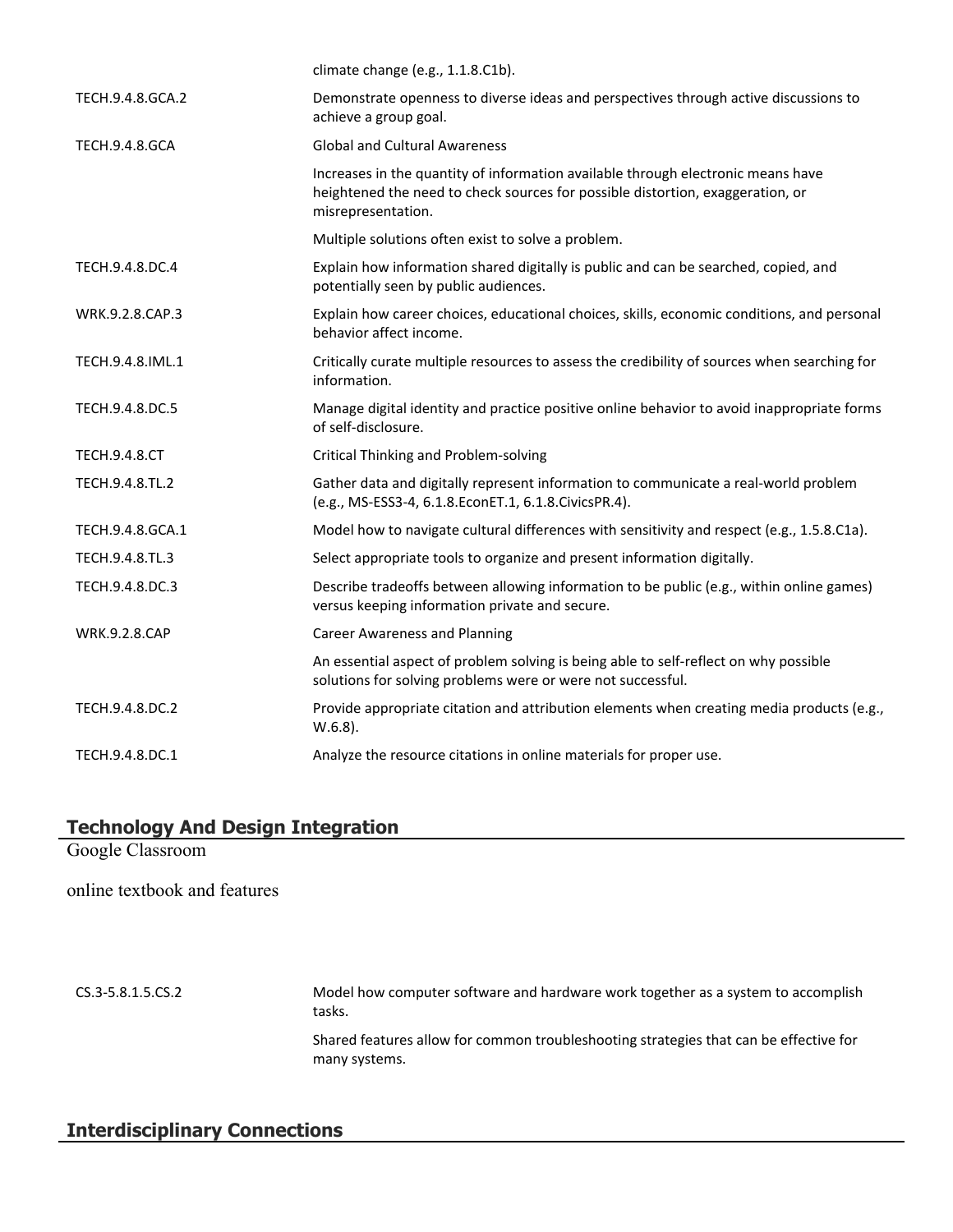| LA.RH.6-8.1  | Cite specific textual evidence to support analysis of primary and secondary sources.                                                                                 |
|--------------|----------------------------------------------------------------------------------------------------------------------------------------------------------------------|
| LA.RH.6-8.2  | Determine the central ideas or information of a primary or secondary source; provide an<br>accurate summary of the source distinct from prior knowledge or opinions. |
| LA.RH.6-8.4  | Determine the meaning of words and phrases as they are used in a text, including<br>vocabulary specific to domains related to history/social studies.                |
| LA.RH.6-8.7  | Integrate visual information (e.g., in charts, graphs, photographs, videos, or maps) with<br>other information in print and digital texts.                           |
| LA.RH.6-8.10 | By the end of grade 8, read and comprehend history/social studies texts in the grades 6-8<br>text complexity band independently and proficiently.                    |

# **Differentiation**

**Differentiation** 

**Offer a Word Bank** Provide a Word Bank to help students complete the Reading Notes for Sections 2-6. Have students use these words and phrases in their captions for each image. Also consider copying the student edition pages for these sections and having students highlight sentences using these words or phrases as they read. A suggested Word Bank is provided below:

- Section 2: King Suddhodana, Prince Siddhartha, Brahmins
- Section 3: servants, palaces, amusement, wealth
- Section 4: ascetic, sickness, death, aging, travel
- Section 5: forest, bowl, meditation, self-denial, extreme
- Section 6: the Buddha, Bodhi tree, enlightenment

**Give Interview Questions** Give students questions for the mock interview in the Processing activity. Remind students to answer these questions from the Buddha's point of view. Recommend that students choose three or more questions from the suggested ones below.

- What was your life like as you were growing up?
- When did you decide to leave this life behind?
- What happened to you after you left your family?
- When did you know that you were the Buddha?
- What do you think happiness is?
- How do you think people find happiness?

**Support Comprehension of Edicts** On each edict, provide definitions for any words that students may find challenging. Consider assigning students to create billboards on Edicts A or B, which are the most straightforward and succinct.

**Give Processing Options** Allow students to use the guidelines for the Processing activity to create another form of media that Asoka might use to communicate with his people. Students might record a radio announcement, create a television commercial, write an editorial, or design a Web video.